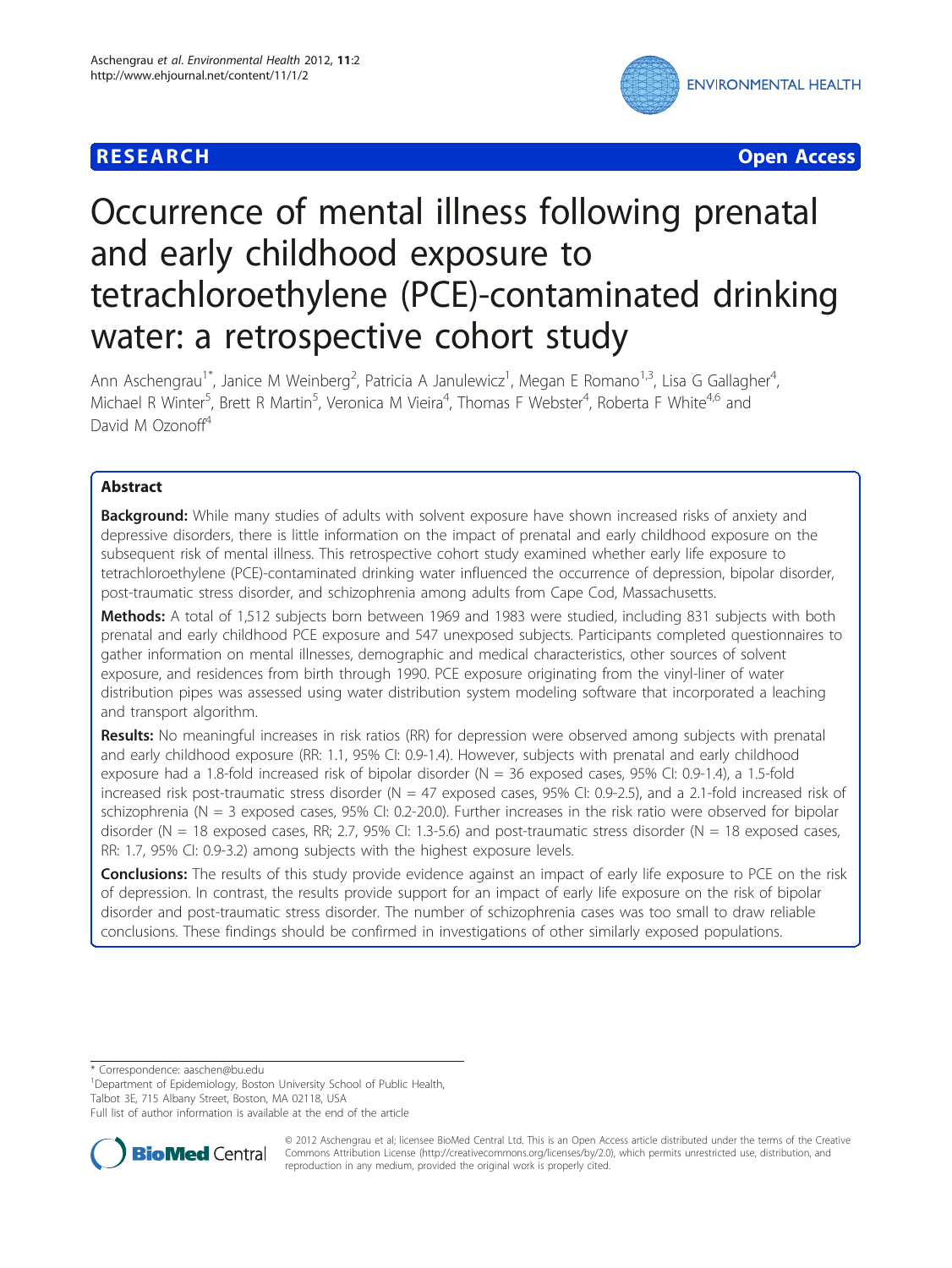# Background

From the late 1960s through early 1980 public water companies in Massachusetts installed vinyl-lined (VL) asbestos-cement (AC) water pipes to solve alkalinity problems in dead end sections of their distribution systems [[1\]](#page-10-0). The liner was applied by spraying a mixture of vinyl resin (Piccotex™) and tetrachloroethylene (PCE) onto the inner pipe surface. Because the pipes were dried for 48 hours before shipping [Demond AH: A source of tetrachloroethylene in the drinking water of New England: an evaluation of toxicity of tetrachloroethylene and the prediction of its leaching rates from vinyl-lined asbestos-cement pipe. MS Thesis. Massachusetts Institute of Technology; 1982], it was assumed that most of the PCE would evaporate before installation. However, more than a decade lapsed before government officials learned that large quantities of PCE had remained in the liner and were leaching into the public drinking water supplies.

Surveys conducted in 1980 determined that approximately 660 miles of VL/AC pipes had been installed across Massachusetts; a large proportion was placed in the Cape Cod region [[2](#page-10-0)]. Drinking water supplies on Cape Cod had PCE levels ranging from 1.5 to 7,750 μg/ L. Because replacing the pipes was prohibitively expensive, systematic flushing and bleeding was used to reduce levels below 40 μg/L, the Suggested Action Guide at the time. The maximum contaminant level for PCE is currently set at  $5 \mu g/L$ .

PCE is a well-recognized animal and human neurotoxicant [[3](#page-10-0)]. Many epidemiologic studies have reported mood changes, including increases in anxiety and depression among adults with occupational exposure to PCE and other solvents [[4-10](#page-10-0)]. On the other hand, the published literature examining the effects of prenatal and childhood exposure to organic solvents on subsequent mental health is quite limited. To the best of our knowledge, early life exposure has been examined in only one prior study which found a 3.4-fold increased risk of schizophrenia (95% CI:1.3-9.2) among the offspring of parents who worked as dry cleaners [\[11](#page-10-0)]. We undertook a population-based retrospective cohort study to examine the long-term neurotoxic effects of prenatal and early childhood exposure to PCE contaminated drinking water. The current report focuses on the occurrence of four types of mental illness: depression, bipolar disorder, post-traumatic stress disorder, and schizophrenia.

# Methods

# Selection of Study Population

Individuals were eligible for the study if they were born from 1969 through 1983 to married women who lived in Cape Cod towns with VL/AC water pipes. Eight towns were involved –Barnstable, Bourne, Falmouth, Mashpee, Sandwich, Brewster, Chatham, and Provincetown–with one to 50 miles of affected pipes [[2\]](#page-10-0). Eligible subjects were identified by cross-matching the maternal address from birth records with information from local water companies on the location and installation year of the pipes.

Based on a preliminary assessment, two groups of "index" subjects were selected: those initially designated as exposed at birth and those initially designated as unexposed at birth. Subjects who were initially designated as "exposed" had a birth residence that was either directly adjacent to a VL/AC pipe or adjacent to a pipe connected to a VL/AC pipe and the only possible water flow to the residence was through the VL/AC pipe  $(N =$ 1,910). Thus, the initial exposure status was based on a visual inspection of maps depicting the pipe distribution network in the immediate area of the birth address. A comparison group initially designated as "unexposed" was randomly selected from the remaining resident births during this period and frequency matched to "exposed" subjects on month and year of birth  $(N =$ 1,928).

In addition, 1,202 older siblings of the "index" subjects were identified for the present study. Only siblings born in Massachusetts during 1969-1983 were eligible for selection. All older siblings were initially considered "unexposed" at birth because they were born before the family moved to an affected Cape Cod residence. However, the initial exposure status of all subjects was considered provisional until more extensive exposure assessments, as described below, were completed.

Birth records were examined to gather information on each study family, including the name of the subject and his/her parents; the subject's birth date, birth weight and gestational duration; and the parents' ages and educational levels at the time of the subject's birth. All mothers were married when the "index" subject was born. The study was approved by the Institutional Review Boards (IRB) of the Massachusetts Department of Public Health and Boston University Medical Center and by the 24A/B/11B Review Committee at the Massachusetts Department of Public Health.

#### Follow-Up and Enrollment of Study Subjects

Subjects were traced to obtain their current address and telephone number using Massachusetts Resident's Lists; death, and credit bureau records; telephone books, and the Internet White Pages. Letters were sent to all successfully traced subjects describing the general purpose of the study and requesting that they complete a selfadministered questionnaire. Three follow-up letters were sent to non-respondents, and subjects who did not respond to these letters were phoned if their telephone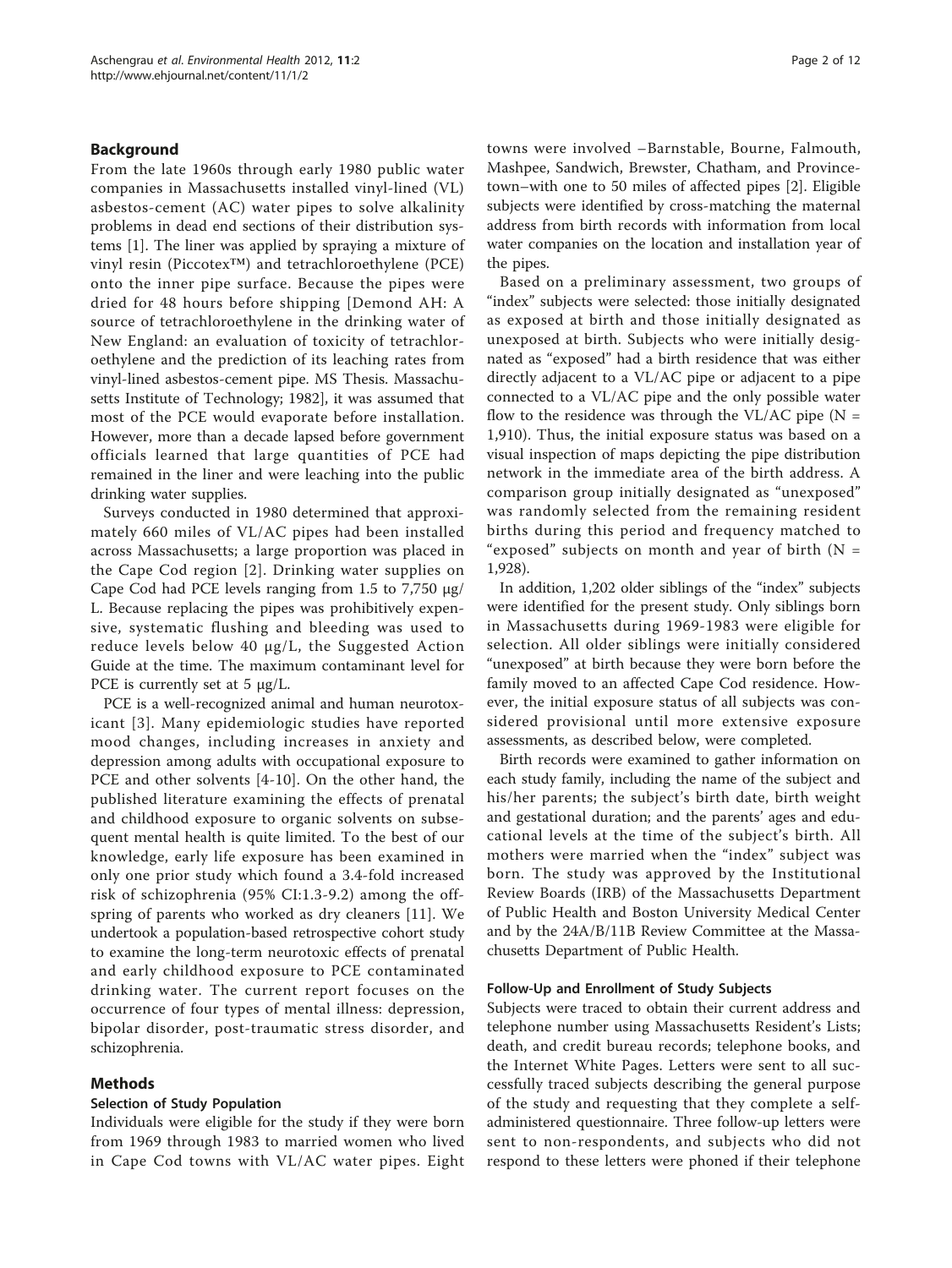<span id="page-2-0"></span>number was available. As described in Table 1, 6.6% of the selected population could not be located  $(n = 332)$ , 45.5% were located but never responded to numerous contact attempts ( $n = 2,294$ ), 3.7% refused to participate  $(n = 187)$ , and 2.2% were deceased  $(n = 111)$ . In addition, the Massachusetts Department of Public Health IRB did not allow us to contact another 8.5% of subjects whose parent had refused to participate in our previous study of reproductive and developmental outcomes in this population  $(n = 427)$  [[12\]](#page-10-0). These proportions were alike for both "exposed" and "unexposed" index subjects and their older siblings.

Our comparison of available characteristics among participants and non-participants indicated that most characteristics were similar, including initial PCE exposure status (36.7% of participants vs. 38.8% of non-participants were exposed), age (mean age was 29.3 years for participants and 28.9 years for non-participants), race (98.5% of participants vs. 97.3% of non-participants were White), mean duration of gestation (40.1 weeks for participants vs. 39.9 weeks for non-participants), mean birth weight (3,428 grams for participants vs. 3,401 for non-participants), and birth order (47.7% of participants vs. 45.1% of non-participants were first born). Participants were more likely than non-participants to be female (60.7% of participants vs. 43.5% of non-participants), and have college-educated mothers (61.0% for participants vs. 49.3% for non-participants), but these differences were observed for both exposed and unexposed non-participants.

A self-administered questionnaire was sent to all successfully traced subjects to gather information on the subject's demographic characteristics including race, ethnicity, current marital status, educational level and occupation; personal history of chronic illnesses and obstetrical and gynecological problems; family history of mental disorders; occupational and non-occupational sources of solvent exposure; and residences from birth through 1990, including the exact street address and calendar years of residence for all Cape Cod addresses. Information was also collected on the occurrence four mental illnesses: depression, schizophrenia, bipolar disorder or manic-depressive disorder, or post-traumatic stress disorder (PTSD). In particular, subjects were asked if a doctor or health care provider ever said that they had the illness, and if the subjects responded

|  |  | Table 1 Selection, enrollment, and initial and final exposure status of study subjects |  |  |  |  |  |  |  |  |  |
|--|--|----------------------------------------------------------------------------------------|--|--|--|--|--|--|--|--|--|
|--|--|----------------------------------------------------------------------------------------|--|--|--|--|--|--|--|--|--|

|                                               | <b>Initial Exposure Status</b> |           |                      |              |  |
|-----------------------------------------------|--------------------------------|-----------|----------------------|--------------|--|
|                                               | <b>Index Subject</b>           |           | <b>Older Sibling</b> |              |  |
|                                               | Exposed                        | Unexposed | Unexposed            | <b>Total</b> |  |
| Selected                                      | 1910                           | 1928      | 1202                 | 5040         |  |
| Excluded during enrollment                    |                                |           |                      |              |  |
| Deceased                                      | 35                             | 40        | 36                   | 111          |  |
| Parent refused participation                  | 199                            | 148       | 80                   | 427          |  |
| Never located                                 | 113                            | 149       | 70                   | 332          |  |
| No response                                   | 871                            | 887       | 536                  | 2294         |  |
| Refused                                       | 73                             | 78        | 36                   | 187          |  |
| Returned questionnaire                        | 619                            | 626       | 444                  | 1689         |  |
| Percent of selected                           | 32.4%                          | 32.5%     | 36.9%                | 33.5%        |  |
| Percent of located                            | 39.6%                          | 39.3%     | 43.7%                | 40.5%        |  |
| Excluded during exposure assessment           |                                |           |                      |              |  |
| Inadequate residential history                | 15                             | 37        | 29                   | 81           |  |
| Off-Cape address in<br>town with VL/AC pipes  | 19                             | 27        | 50                   | 96           |  |
| Available for analysis                        | 585                            | 562       | 365                  | 1512         |  |
| Percent of selected                           | 30.6%                          | 29.1%     | 30.4%                | 30.0%        |  |
| Final exposure status                         |                                |           |                      |              |  |
| Both prenatal and early<br>childhood exposure | 561                            | 160       | 110                  | 831          |  |
| Only early childhood<br>exposure              | $\overline{7}$                 | 42        | 85                   | 134          |  |
| Unexposed                                     | 17                             | 360       | 170                  | 547          |  |
| Total                                         | 585                            | 562       | 365                  | 1512         |  |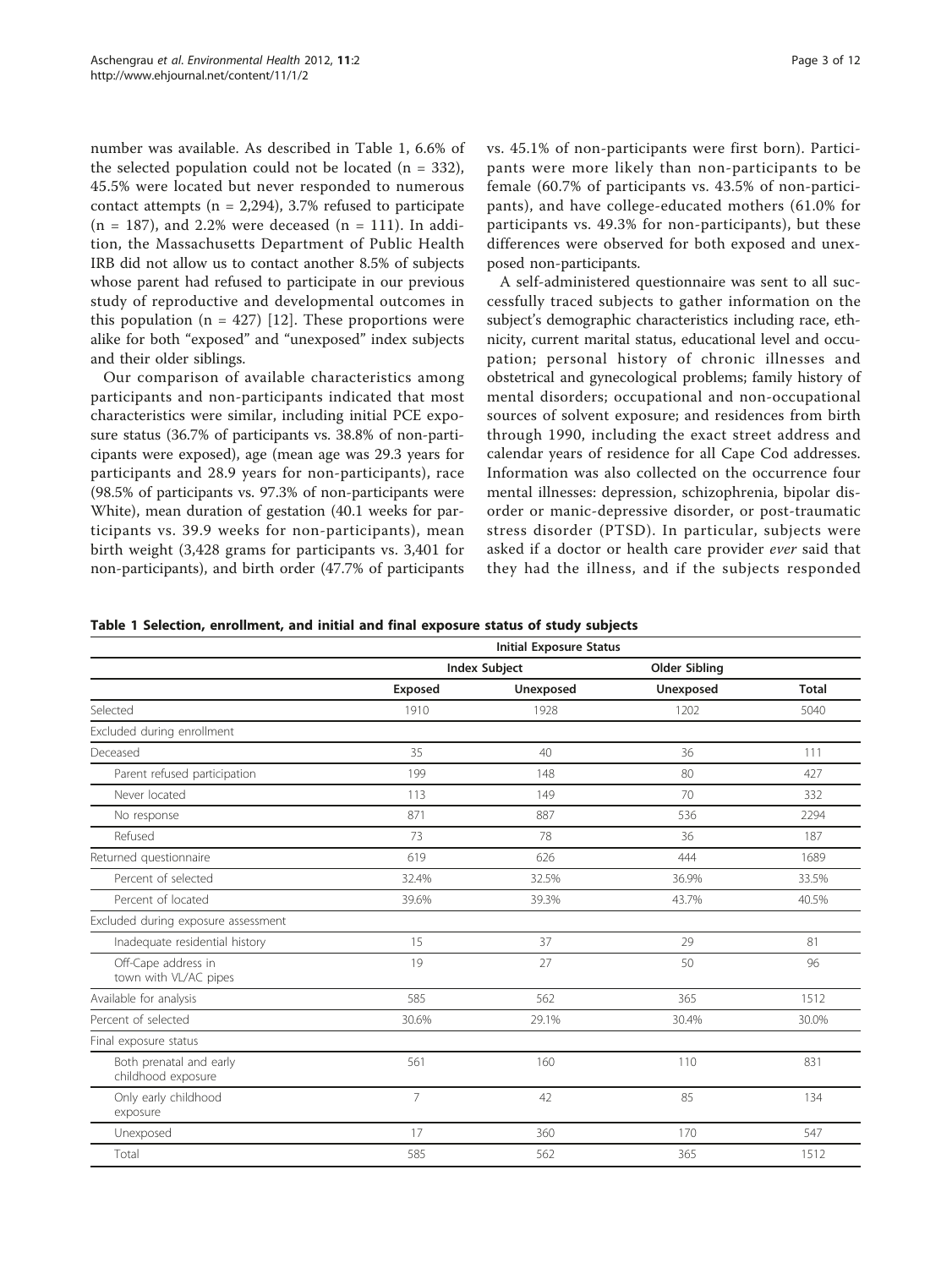affirmatively, they were asked for the year of diagnosis. Lastly, the survey gathered information on the subject's knowledge of the PCE contamination and self-assessments of their PCE exposure.

Additional data were also available for 81% of subjects whose mothers participated in our prior study on the impact of PCE exposure on reproduction and development. These data included maternal characteristics, such as changes in marital status; cigarette smoking, alcoholic beverage consumption, marijuana use, medical and obstetrical complications, and prenatal care during the subject's gestation; breast feeding practices; and exposure to solvents. We attempted to collect information on the mother's water consumption and bathing habits during the subject's gestation and the subject's consumption and bathing habits during childhood, but this information could not be recalled by a sizable portion of women and the prevalence of key variables was relatively low. Thus, these data were not incorporated into our present analyses.

# Geocoding of Residential Addresses

All reported residential addresses in the Cape Cod region were geocoded to a latitude and longitude using ArcGIS 8.1 by a team member (MER) who was masked to the exposure and outcome status of the subject. When possible, each address was geocoded to a specific parcel. Addresses that could not be geocoded to a specific parcel were geocoded to the closest parcel address by street number. If the street number was not available, the address was geocoded to the middle of the street when the street was less than one mile long or to the nearest intersection when the street was one mile or longer. Approximately 95% of reported addresses were geocoded. The remainder could not be geocoded because the information provided by the subject was insufficient.

# PCE Exposure Assessment

As described above, we assigned a tentative exposure status to subjects by visually inspecting maps of the pipe network in the immediately vicinity of the birth residence. To determine their final exposure status, we used a leaching and transport model of the entire distribution system to estimate the mass of PCE delivered to each residence from the prenatal period through the age of five years. The model, which was developed for our prior epidemiological studies by Webler and Brown [[13](#page-10-0),[14](#page-10-0)], estimates the quantity of PCE entering the drinking water using information on the initial quantity of PCE in the liner (based on the pipe length and diameter), the age of the pipe, and the leaching rate of PCE from the liner into the water, as estimated by Demond [Demond AH: A source of tetrachloroethylene in the drinking water of New England: an evaluation of toxicity of tetrachloroethylene and the prediction of its leaching rates from vinyl-lined asbestos-cement pipe. MS Thesis. Massachusetts Institute of Technology; 1982].

The transport algorithm requires an estimate of water flow rate and direction, which depend on the configuration of the pipes and number of water users. The present study incorporated the Webler and Brown algorithm into the open source code of EPANET, water distribution modeling software which characterizes water flow throughout a distribution system. EPANET was originally developed by the US EPA to help water utilities conduct water quality monitoring [[15\]](#page-10-0), but has also been applied in several epidemiological studies assessing the health effects of drinking water pollutants [[10,16-18\]](#page-10-0).

Local water departments and the Massachusetts Department of Environmental Protection (DEP) provided information on the locations, installation dates and diameters of all VL/AC pipes in the public supplies. This information was used to create a schematic depicting the water sources, pipe characteristics, and nodes, representing points of water consumption along the pipe, and to assign each residence to the closest node on the distribution system. Because the study area was mainly comprised of residences, we assumed that all users drew the same amount of water. Available water company records also provided the basis for our assumption that water sources did not change during the study period.

The model integrated these data to simulate the flow of water through each network and to estimate the mass of PCE delivered to each node and all subject residences associated with the node for each year of the study period. We could estimate only annual PCE exposures because only move-in and pipe installation years were available. Thus, it was not possible to assess monthly variation in exposure. We estimated PCE exposure during the prenatal period by multiplying the annual mass of PCE that entered the subject's residence during their birth year by 9/12. We estimated cumulative exposure during early childhood by summing the mass of PCE that entered their residences from the month and year following birth through the month and year of the fifth birthday. Simple percentages were used to account for partial years.

We estimated PCE exposure levels only for subjects with complete geocoded residential histories from birth through age five. As shown in Table [1](#page-2-0), 81 subjects were excluded because they had incomplete residential histories. Another 96 subjects were excluded because they had a residence in an off-Cape town with some VL/AC pipe and our PCE exposure assessments were limited to the Cape Cod region. We assumed that subjects who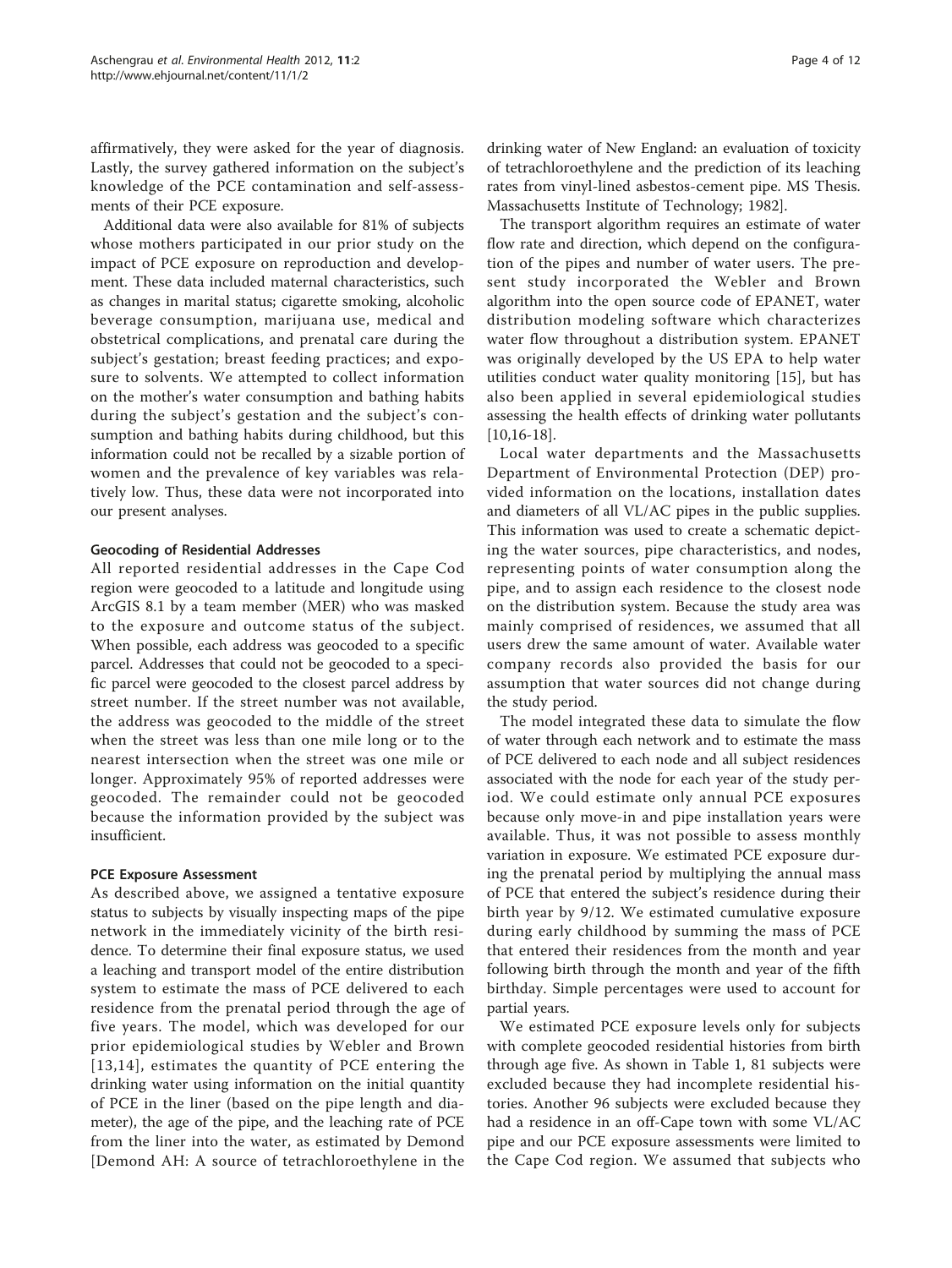reported living in a Cape Cod town without any VL/AC pipes (n = 7) had no PCE exposure at that address because available records indicated little or no PCE contamination in areas without VL/AC pipes.

#### Statistical Analysis

We compared the occurrence of each mental illness among subjects with prenatal and early childhood exposure combined to unexposed subjects. Because some subjects reported a history more than one mental illness, we examine each diagnosis among subjects with and without any other diagnoses. Nearly all subjects with prenatal exposure also had childhood exposure and so we were unable to examine the impact of prenatal exposure alone. In addition, we did not examine the impact of exposure only during childhood because there were too few subjects in this category  $(n = 134)$  to provide stable effect estimates.

The risk ratio (RR) was used to estimate the strength of the association between PCE exposure and the occurrence of each illness. Ninety-five percent confidence intervals were used to assess the precision of the risk ratios. Crude analyses were conducted and then generalized estimating equation (GEE) analyses were performed to account for non-independent outcomes arising from several children from the same family [[19,20\]](#page-10-0). Thirtynine percent of subjects were siblings. The logit link was used while assuming equal correlation between siblings.

Adjusted GEE analyses were conducted to assess the influence of confounding. Covariates considered for these analyses were demographic, medical and family characteristics, and non-drinking water sources of solvent exposure. These variables included the subject's gender, race, age, birth weight, gestational duration, history of chronic illnesses and obstetric/gynecologic problems predating the occurrence of any mental illness, and history of solvent-related jobs and hobbies; family history of mental illness (including depression, schizophrenia, bipolar disease and post-traumatic stress disorder among first degree relatives); the mother's age and educational level when the subject was born; paternal age, educational level and occupation when the subject was born; the mother's prenatal care, multivitamin use, alcoholic beverage consumption, cigarette smoking, marijuana use, medical conditions, and obstetrical complications when she was pregnant with the subject; breastfeeding history; number of live-born siblings and sibling deaths; and maternal history of solvent exposure. Each of these variables was added to the GEE model one at a time to assess the presence of confounding. However, none changed the crude estimates by more than 10% and so unadjusted GEE results are presented. Adjusted analyses were not attempted for schizophrenia because of the small number of cases  $(N = 4)$ .

#### Results

The study was based on 1,512 individuals who, according to the initial exposure assessment, included 585 exposed and 562 unexposed index subjects and 365 unexposed older siblings (Table [1](#page-2-0)). Approximately 27.4% of subjects  $(N = 414)$  changed their status during the detailed exposure assessment either because (1) their birth address was further downstream from a VL/AC pipe than was considered exposed in the preliminary visual assessment, (2) their modeled assessment indicated a different water flow direction than was originally assumed, (3) their questionnaire data indicated that they used a private wells, or (4) their questionnaire data indicated that they lived in an affected residence during childhood. Thus, the final analytic groups were comprised of 831 subjects with prenatal and early childhood exposure and 547 subjects with no exposure during either period.

As shown in Table [2,](#page-5-0) subjects were predominantly female, white, in their late 20s, college-educated, employed, and either married or cohabitating when they completed the study questionnaire. In addition, exposed and unexposed subjects had comparable proportions of personal characteristics such as occupational and hobbyrelated exposure to solvents, maternal characteristics such as smoking cigarettes and drinking alcoholic beverages during the subject's gestation, and familial characteristics such as a history of mental illness.

Overall 22.2% of study subjects (336/1512) reported having one or more mental illnesses, and prevalence proportions were 17.5% (264/1512) for depression, 3.7% (56/1512) for bipolar disorder, 4.8% (73/1512) for PTSD, and 0.3% (4/1512) for schizophrenia. Four percent of subjects  $(n = 61)$  reported more than one mental illness; the most common combination of illnesses was PTDS and depression ( $n = 37$ ). In addition, all four subjects with schizophrenia reported a second diagnosis: two reported depression and two reported bipolar disorder.

Analyses of the association between PCE exposure and reports of mental illness did not reveal any meaningful increases in the risk of depression among subjects exposed during gestation and early childhood (RR:1.1 for any exposure, 95% CI 0.9-1.4, Table [3](#page-7-0)). However, subjects with any exposure during gestation and childhood had a 1.8-fold increased risk of bipolar disorder (95% CI: 0.9-3.5), a 1.5-fold increased risk of post-traumatic stress disorder (95% CI: 0.9-2.5), and a 2.1-fold increased risk of schizophrenia (95% CI: 0.2-20.0). When exposure levels were examined, subjects in the highest exposure tertile had further increases in the risk ratios for bipolar disorder (RR 2.7, 95% CI: 1.3-5.6) and post-traumatic stress disorder (RR: 1.7, 95% CI: 0.9-3.2). While there were too few cases of schizophrenia to examine a dose-response relationship, it is notable that three of the four schizophrenia cases were exposed.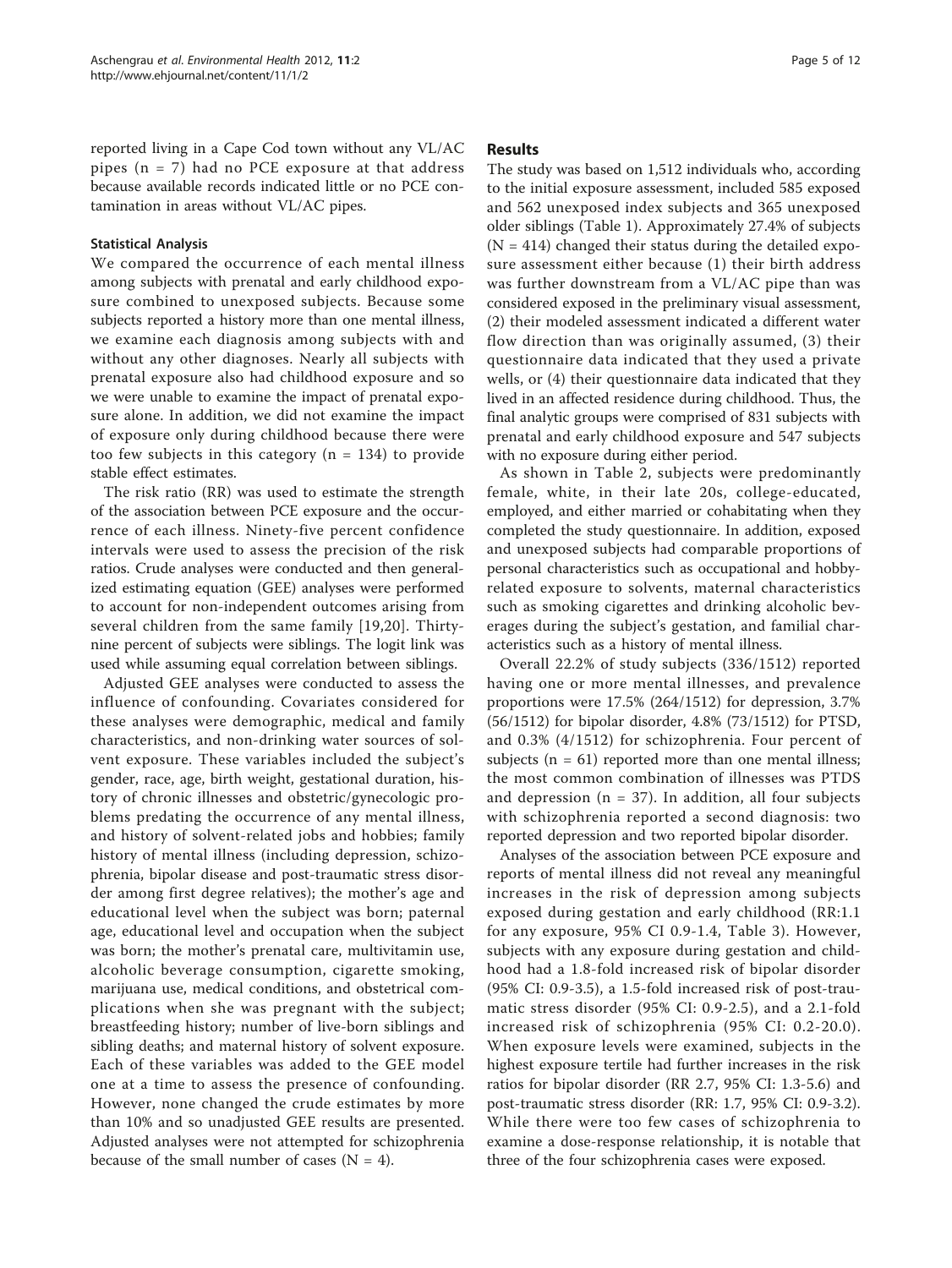<span id="page-5-0"></span>

| Characteristic                                 | Both Prenatal and Early Childhood Exposure<br>$(N = 831)$ |            |                | Unexposed<br>$(N = 547)$ |  |
|------------------------------------------------|-----------------------------------------------------------|------------|----------------|--------------------------|--|
|                                                | n                                                         | $\%$       | n              | %                        |  |
| Year of birth                                  |                                                           |            |                |                          |  |
| 1969-1974                                      | 166                                                       | 20.0       | 131            | 23.9                     |  |
| 1975-1980                                      | 435                                                       | 52.3       | 288            | 52.7                     |  |
| 1981-1983                                      | 230                                                       | 27.7       | 128            | 23.4                     |  |
| Current age (n, mean, sd)                      | 831                                                       | 29.2 (3.6) | 547            | 29.6 (3.8)               |  |
| Gender                                         |                                                           |            |                |                          |  |
| Male                                           | 331                                                       | 39.8       | 216            | 39.5                     |  |
| Female                                         | 500                                                       | 60.2       | 331            | 60.5                     |  |
| % White race                                   | 818                                                       | 98.4       | 539            | 98.5                     |  |
| Current Educational Level                      |                                                           |            |                |                          |  |
| High school graduate<br>or less                | 128                                                       | 15.4       | 67             | 12.2                     |  |
| Some college                                   | 192                                                       | 23.1       | 144            | 26.3                     |  |
| Four year college grad<br>or higher            | 510                                                       | 61.4       | 335            | 61.2                     |  |
| Missing                                        | $\mathbf{1}$                                              | 0.1        | $\mathbf{1}$   | 0.2                      |  |
| Currently Employed                             |                                                           |            |                |                          |  |
| Yes                                            | 719                                                       | 86.5       | 487            | 89.0                     |  |
| No                                             | 92                                                        | 11.1       | 54             | 9.9                      |  |
| Missing                                        | 20                                                        | 2.4        | 6              | 1.1                      |  |
| Current marital status                         |                                                           |            |                |                          |  |
| Single                                         | 272                                                       | 32.7       | 157            | 28.7                     |  |
| Married or cohabitating                        | 536                                                       | 64.5       | 371            | 67.8                     |  |
| Other                                          | 19                                                        | 2.3        | 12             | 2.2                      |  |
| Missing                                        | $\overline{4}$                                            | 0.5        | $\overline{7}$ | 1.3                      |  |
| History of chronic illness                     |                                                           |            |                |                          |  |
| Yes                                            | 111                                                       | 13.4       | 73             | 13.3                     |  |
| No                                             | 644                                                       | 77.5       | 430            | 78.6                     |  |
| Missing                                        | 76                                                        | 9.1        | 44             | 8.0                      |  |
| Ever had job with solvent exposure             |                                                           |            |                |                          |  |
| Yes                                            | 123                                                       | 14.8       | 71             | 13.0                     |  |
| No                                             | 687                                                       | 82.7       | 461            | 84.3                     |  |
| Missing                                        | 21                                                        | 2.5        | 15             | 2.7                      |  |
| Ever had hobby with solvent exposure           |                                                           |            |                |                          |  |
| Yes                                            | 700                                                       | 84.2       | 462            | 84.5                     |  |
| No                                             | 124                                                       | 14.9       | 79             | 14.4                     |  |
| Missing                                        | $\overline{7}$                                            | $0.8\,$    | 6              | $1.1\,$                  |  |
| Mother's age at subject's birth (n, mean (sd)) | 831                                                       | 27.2 (4.7) | 547            | 27.5 (4.4)               |  |
| Father's age at subject's birth (n, mean (sd)) | 831                                                       | 29.8 (5.7) | 547            | 29.8 (5.3)               |  |
| Mother's educational level at subject's birth  |                                                           |            |                |                          |  |
| High school graduate<br>or less                | 327                                                       | 39.4       | 178            | 32.5                     |  |
| Some college                                   | 243                                                       | 29.2       | 188            | 34.4                     |  |
| Four year college<br>grad or higher            | 260                                                       | 31.3       | 180            | 32.9                     |  |
| Missing                                        | $\mathbf{1}$                                              | 0.1        | $\mathbf{1}$   | $0.2\,$                  |  |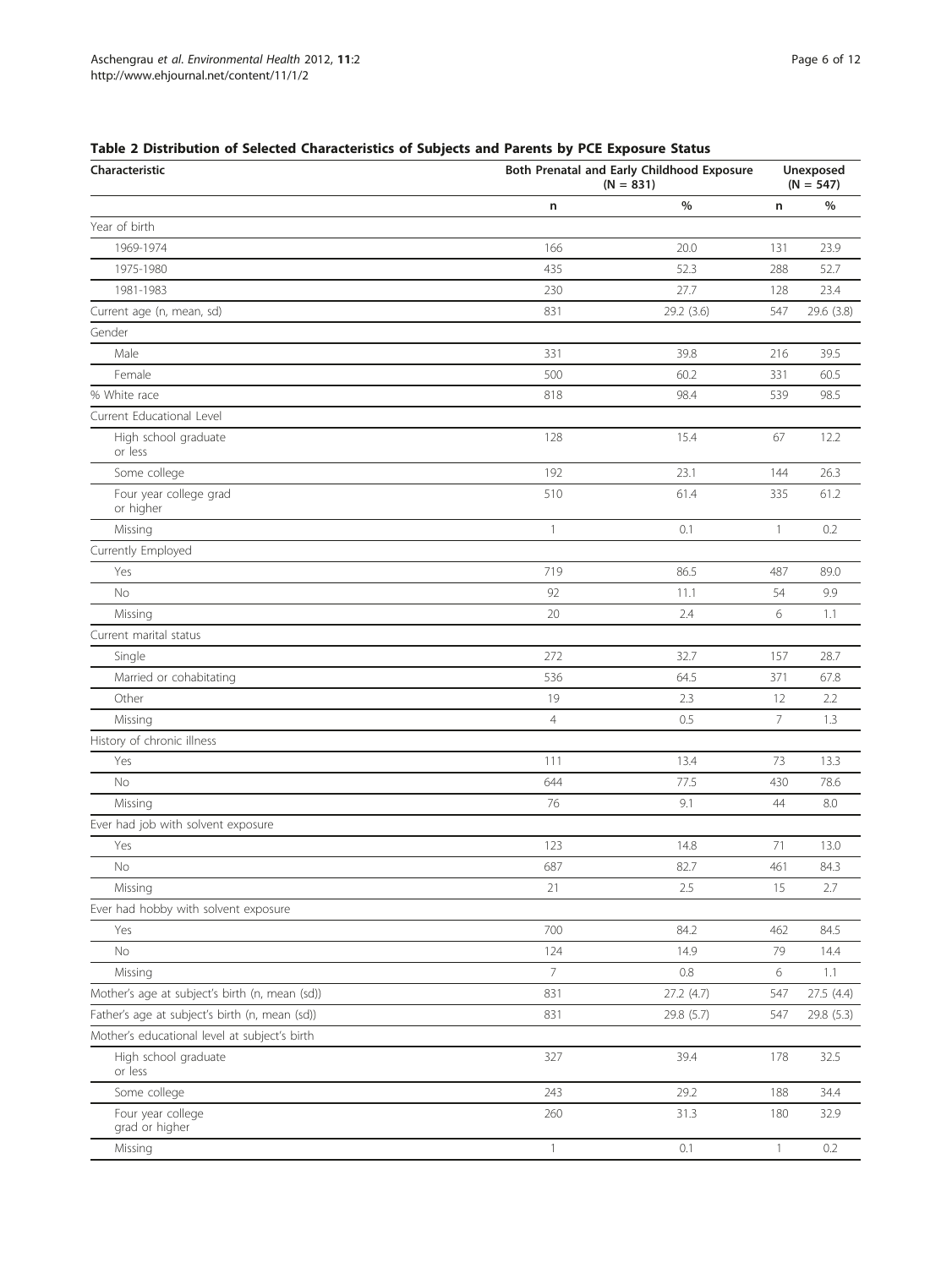| Father's occupation at subject's birth                                      |                |             |         |             |
|-----------------------------------------------------------------------------|----------------|-------------|---------|-------------|
| White collar                                                                | 420            | 50.5        | 257     | 47.0        |
| Blue collar                                                                 | 275            | 33.1        | 170     | 31.1        |
| Other                                                                       | 126            | 15.2        | 112     | 20.5        |
| Missing                                                                     | 10             | 1.2         | 8       | 1.5         |
| Mother received prenatal care during subject's gestation                    |                |             |         |             |
| Yes                                                                         | 794            | 95.5        | 520     | 95.1        |
| No                                                                          | $\overline{4}$ | 0.5         | $\circ$ | 0.0         |
| Missing                                                                     | 33             | 4.0         | 27      | 4.9         |
| Mother smoked cigarettes during subject's gestation                         |                |             |         |             |
| 11+ cigarettes a day                                                        | 108            | 13.0        | 59      | 10.8        |
| 10 or fewer                                                                 | 74             | 8.9         | 54      | 9.9         |
| cigarettes a day                                                            |                |             |         |             |
| None                                                                        | 483            | 58.1        | 330     | 60.3        |
| Missing                                                                     | 166            | 20.0        | 104     | 19.0        |
| Mother consumed alcohol during subject's gestation                          |                |             |         |             |
| 1+ drinks a week                                                            | 109            | 13.1        | 76      | 13.9        |
| 1-3 drinks a month                                                          | 193            | 23.2        | 125     | 22.9        |
| None                                                                        | 361            | 43.4        | 242     | 44.2        |
| Missing                                                                     | 168            | 20.2        | 104     | 19.0        |
| Mother smoked marijuana during subject's gestation                          |                |             |         |             |
| Yes                                                                         | 25             | 3.0         | 18      | 3.3         |
| No                                                                          | 640            | 77.0        | 420     | 76.8        |
| Missing                                                                     | 166            | 20.0        | 109     | 19.9        |
| Mother had medical and obstetrical complications during subject's gestation |                |             |         |             |
| Yes                                                                         | 122            | 14.7        | 108     | 19.7        |
| No                                                                          | 536            | 64.5        | 331     | 60.5        |
| Missing                                                                     | 173            | 20.8        | 108     | 19.7        |
| Mother had occupational exposure to solvents                                |                |             |         |             |
| Yes                                                                         | 76             | 9.1         | 51      | 9.3         |
| No                                                                          | 573            | 69.0        | 381     | 69.7        |
| Missing                                                                     | 182            | 21.9        | 115     | 21.0        |
| Subject's birth weight<br>(n, mean, sd)                                     | 823            | 3,443 (506) | 499     | 3,414 (534) |
| Subject's gestational age (n, mean, sd)                                     | 790            | 40.1(2.5)   | 516     | 39.9 (2.4)  |
| Multiple Pregnancy                                                          | 21             | 2.5         | 20      | 3.7         |
| Subject was breast fed                                                      |                |             |         |             |
| Yes                                                                         | 406            | 48.9        | 299     | 54.7        |
| No                                                                          | 254            | 30.6        | 140     | 25.6        |
| Missing                                                                     | 171            | 20.6        | 108     | 19.7        |
| Number of older siblings                                                    |                |             |         |             |
| 0                                                                           | 350            | 42.1        | 262     | 47.9        |
| $\overline{1}$                                                              | 287            | 34.5        | 163     | 29.8        |
| $2+$                                                                        | 193            | 23.2        | 119     | 21.8        |
| Missing                                                                     | $\mathbf{1}$   | 0.1         | 3       | 0.5         |
| Sibling died                                                                | 16             | 1.9         | 15      | 2.7         |
| Parent(s) divorced, separated, or died after subject's birth                | 51             | 6.1         | 32      | 5.9         |
| Family history of schizophrenia                                             |                |             |         |             |

# Table 2 Distribution of Selected Characteristics of Subjects and Parents by PCE Exposure Status (Continued)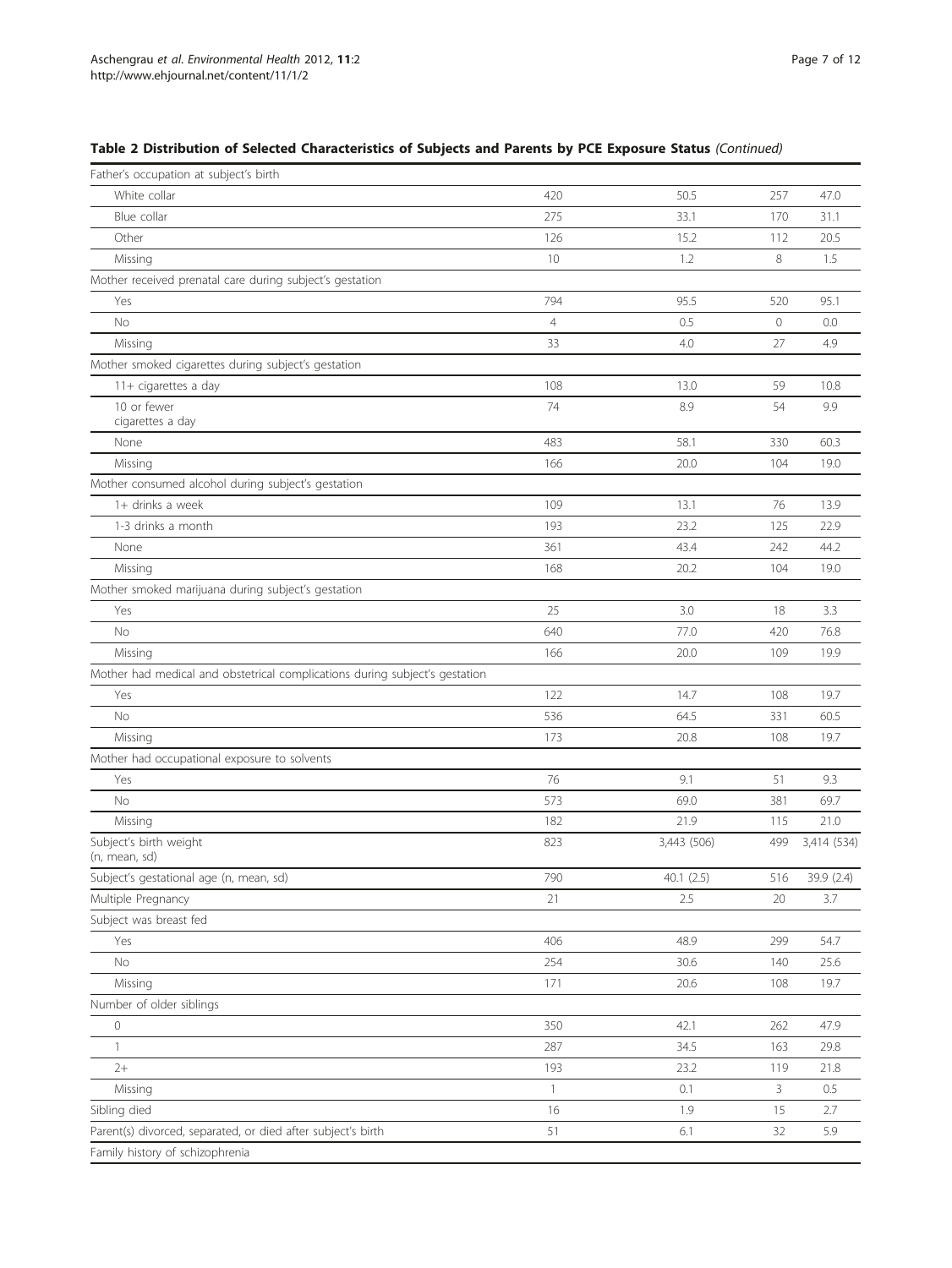| Yes                                              | 10  | 1.2  | $\overline{4}$ | 0.7  |
|--------------------------------------------------|-----|------|----------------|------|
| No                                               | 800 | 96.3 | 536            | 98.0 |
| Missing                                          | 21  | 2.5  | 7              | 1.3  |
| Family history of post-traumatic stress disorder |     |      |                |      |
| Yes                                              | 48  | 5.8  | 31             | 5.7  |
| No                                               | 741 | 89.2 | 500            | 91.4 |
| Missing                                          | 42  | 5.1  | 16             | 2.9  |
| Family history of bipolar disorder               |     |      |                |      |
| Yes                                              | 66  | 7.9  | 39             | 7.1  |
| No                                               | 727 | 87.5 | 497            | 90.9 |
| Missing                                          | 38  | 4.6  | 11             | 2.0  |
| Family history of depression                     |     |      |                |      |
| Yes                                              | 323 | 38.9 | 199            | 36.4 |
| <b>No</b>                                        | 458 | 55.1 | 321            | 58.7 |
| Missing                                          | 50  | 6.0  | 27             | 4.9  |

<span id="page-7-0"></span>Table 2 Distribution of Selected Characteristics of Subjects and Parents by PCE Exposure Status (Continued)

Similar results were observed when analyses of prenatal and/or early childhood exposure were limited to subjects who reported only one mental illness. For example, the risk ratios among subjects exposure during gestation and early childhood were 1.1 for depression (95% CI: 0.8-1.4), 1.5 for bipolar disorder (95% CI: 0.7-3.3), and

1.4 for post-traumatic stress disorder (95% CI: 0.5-4.0). (All four subjects with schizophrenia reported another diagnosis.)

However, no meaningful differences were observed for the age of diagnosis of each mental illness according to exposure status. In particular, the median ages at

| Table 3 Prenatal and Early Childhood Exposure to Tetrachloroethylene and the Risk of Mental Illness |  |
|-----------------------------------------------------------------------------------------------------|--|
|-----------------------------------------------------------------------------------------------------|--|

| Outcome          | <b>Exposure Category/Percentile</b> | % Yes<br>(n/N) | Crude<br><b>Risk Ratio</b><br>(95% CI) | $GEE*$<br><b>Risk Ratio</b><br>(95%CI) |
|------------------|-------------------------------------|----------------|----------------------------------------|----------------------------------------|
| Depression       | Any                                 | 19.8 (152/769) | $1.1(0.9-1.4)$                         | $1.1 (0.9-1.4)$                        |
|                  | $> 67^{\text{th}}$                  | 19.0 (47/248)  | $1.1(0.8-1.5)$                         | $1.1$ $(0.8-1.5)$                      |
|                  | $33^{rd} < 67^{th}$                 | 20.8 (55/265)  | $1.2(0.9-1.6)$                         | $1.2(0.9-1.6)$                         |
|                  | $> 0 - < 33$ rd                     | 19.5 (50/256)  | $1.1(0.8-1.5)$                         | $1.1$ $(0.8-1.5)$                      |
|                  | None                                | 17.8 (92/518)  | Reference                              | Reference                              |
| Bipolar Disorder | Any                                 | 5.5 (36/653)   | $1.7(0.9-3.2)$                         | $1.8(0.9-3.5)$                         |
|                  | $> 67^{\text{th}}$                  | 8.2 (18/219)   | $2.6(1.3-5.1)$                         | $2.7(1.3-5.6)$                         |
|                  | $33^{rd} < 67^{th}$                 | 3.2(7/217)     | $1.0(0.4-2.5)$                         | $1.1(0.4-2.7)$                         |
|                  | $> 0 - < 33$ <sup>rd</sup>          | 5.1(11/217)    | $1.6(0.7-3.5)$                         | $1.6(0.7-3.7)$                         |
|                  | None                                | 3.2 (14/440)   | Reference                              | Reference                              |
| Post-Traumatic   | Any                                 | 7.1 (47/664)   | $1.5(0.9-2.5)$                         | $1.5(0.9-2.5)$                         |
| Stress Disorder  | $> 67^{\text{th}}$                  | 8.2 (18/219)   | $1.7(1.0-3.2)$                         | $1.7(0.9-3.2)$                         |
|                  | $33^{rd} < 67^{th}$                 | 6.7(15/225)    | $1.4(0.7-2.7)$                         | $1.4(0.7-2.7)$                         |
|                  | $> 0 - < 33$ <sup>rd</sup>          | 6.4(14/220)    | $1.4(0.7-2.6)$                         | $1.4(0.7-2.6)$                         |
|                  | None                                | 4.7 (21/447)   | Reference                              | Reference                              |
| Schizophrenia    | Any                                 | 0.5(3/620)     | $2.1$ (0.2-20.0)                       | $2.1$ (0.2-20.0)                       |
|                  | $> 67^{\text{th}}$                  | 0.5(1/202)     |                                        |                                        |
|                  | $33^{rd} < 67^{th}$                 | 0.9(2/212)     |                                        |                                        |
|                  | $> 0 - < 33$ <sup>rd</sup>          | 0.0(0/206)     |                                        |                                        |
|                  | None                                | $0.2$ (1/427)  | Reference                              | Reference                              |

\*Generalized estimating equations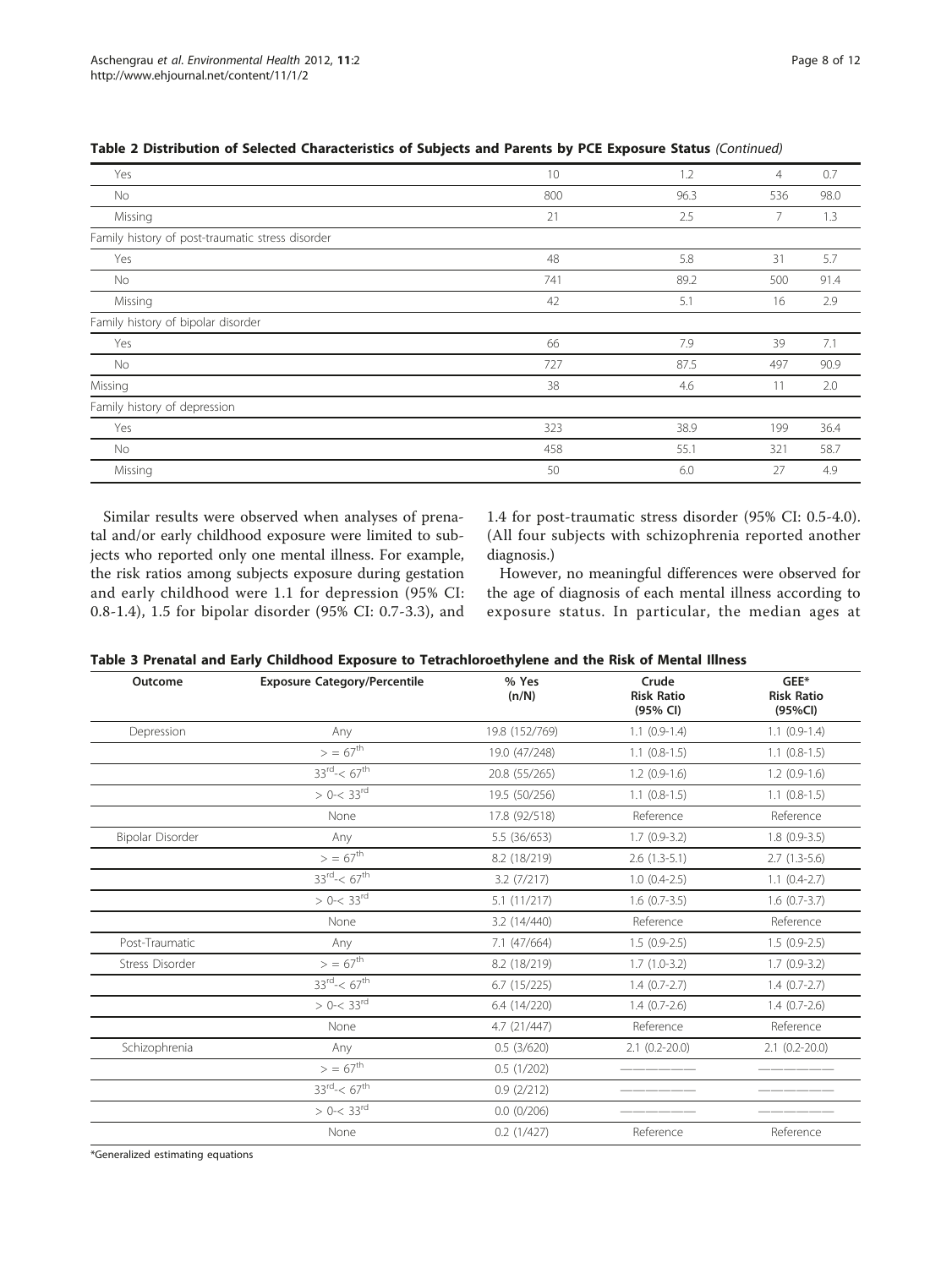diagnosis among exposed and unexposed subjects were 21 and 22 years, respectively, for depression; 24.5 and 23 years, respectively, for bipolar disorder; and identical at 25 years for PTSD.

# **Discussion**

The results of this study suggest that the risk of certain mental illnesses is increased among individuals who were exposed to PCE-contaminated drinking water in early life. In particular, subjects with any exposure during gestation and early childhood had elevations in the risk of bipolar disorder and post-traumatic stress disorder that were further increased among subjects with the highest exposures. While the risk of schizophrenia was also elevated among exposed subjects, the number of cases was too small to draw reliable conclusions. In contrast, the risk of depression was not associated with prenatal and childhood PCE exposure.

The observed associations should be judged in light of the study limitations. First, the results are likely affected by exposure misclassification. Because historical exposure measurements were unavailable, we estimated the mass of PCE delivered to each subject's residence using EPANET water distribution modeling software that incorporated a leaching and transport model [\[13,15](#page-10-0)]. The model did not incorporate information on water consumption and bathing habits due to poor maternal recall of these behaviors. While the model also necessitated many assumptions about the water distribution system (for example, that all users drew the same amount of water), results from validation studies show good correlation between our exposure estimates and PCE concentrations in historical water samples (Spearman correlation coefficient  $(\rho)$  = 0.65,  $P < 0.00010$  [\[21](#page-10-0)].

Because exposure misclassification was likely to be present for all subjects, regardless of their mental health status, the limitations in the exposure assessment likely attenuated the findings from dichotomous comparisons [[22\]](#page-10-0). The direction of bias for comparisons involving the exposure tertiles is harder to predict, but risk ratios among subjects in the highest tertile are likely biased towards the null while those in the middle category may be biased either towards or away from the null.

Still another limitation arises the use of self-reports as the source of information on the mental illnesses. While subjects were asked if a health care provider ever said that they had each mental illness, it is unknown if the provider made the diagnosis based on criteria from the American Psychiatric Association's Diagnostic and Statistical Manual of Mental Disorders [[23\]](#page-10-0). Furthermore, the prevalence of the illnesses among study subjects was slightly lower than that observed in general population surveys conducted in Massachusetts [\[24\]](#page-10-0) and the United States [[25](#page-10-0),[26\]](#page-10-0). For example, in 2001-2003 the lifetime prevalence of depression, bipolar disorder, and PTSD were 22.7%, 4.5% and 8.2%, respectively, in a nationally representative sample of adults aged 30-44 years [\[25](#page-10-0)].

Nonetheless, it is unlikely that inaccuracies in the diagnosis and reporting of the mental illnesses were related a subject's PCE exposure history because most subjects (and, by extension, their physicians) did not know this information. In particular, only 7% of subjects considered exposed by the modeled assessment believed that their drinking water was contaminated, whereas 29% believed that their water was not contaminated and 64% were unsure. Similarly, 31% of subjects considered unexposed by the modeled assessment believed that their drinking water was not contaminated while 5% believed that their drinking water was contaminated and 63% were unsure. The subjects' lack of knowledge about their exposure likely stems from their young age when the PCE contamination was publicized in the early 1980s.

A further limitation stems from possible residual confounding because of missing data on several risk factors for these mental illnesses, such as social supports and stressors [\[27](#page-10-0)]. However, in order to confound the associations observed in this study, these factors would need to be tightly correlated with PCE exposure, an unlikely circumstance given the uneven distribution of PCE contamination across Cape Cod. In fact, our current and prior studies of this cohort have found little or no confounding for the associations under investigation by variables that were collected [\[12,28\]](#page-10-0).

Another limitation stems from the study's low response rate which reduced the statistical power of the study. It was also quite possible that individuals with mental illnesses, particularly severe mental illnesses, preferentially ignored our requests for participation and so reduced the number of cases in the final analytic population. However, available evidence suggests that this did not produce selection bias. First, similar proportions of participants and non-participants were exposed to PCE (36.7% of participants vs. 38.8% of non-participants). Second many characteristics of participants and nonparticipants were alike, including age, race, duration of gestation, birth weight, and birth order. Third, while participants were more likely to be female (60.7% of participants vs. 43.5% of non-participants) and have mothers with some college education (61.0% for participants vs. 49.3% for non-participants), these differences were present for exposed and unexposed non-participants. Lastly, losses stemming from the death of potential participants were small and unrelated to initial PCE exposure status ( $n = 111$  $n = 111$  $n = 111$ , Table 1). Also, our review of death records from the Massachusetts Registry of Vital Records and Statistics and the National Death Index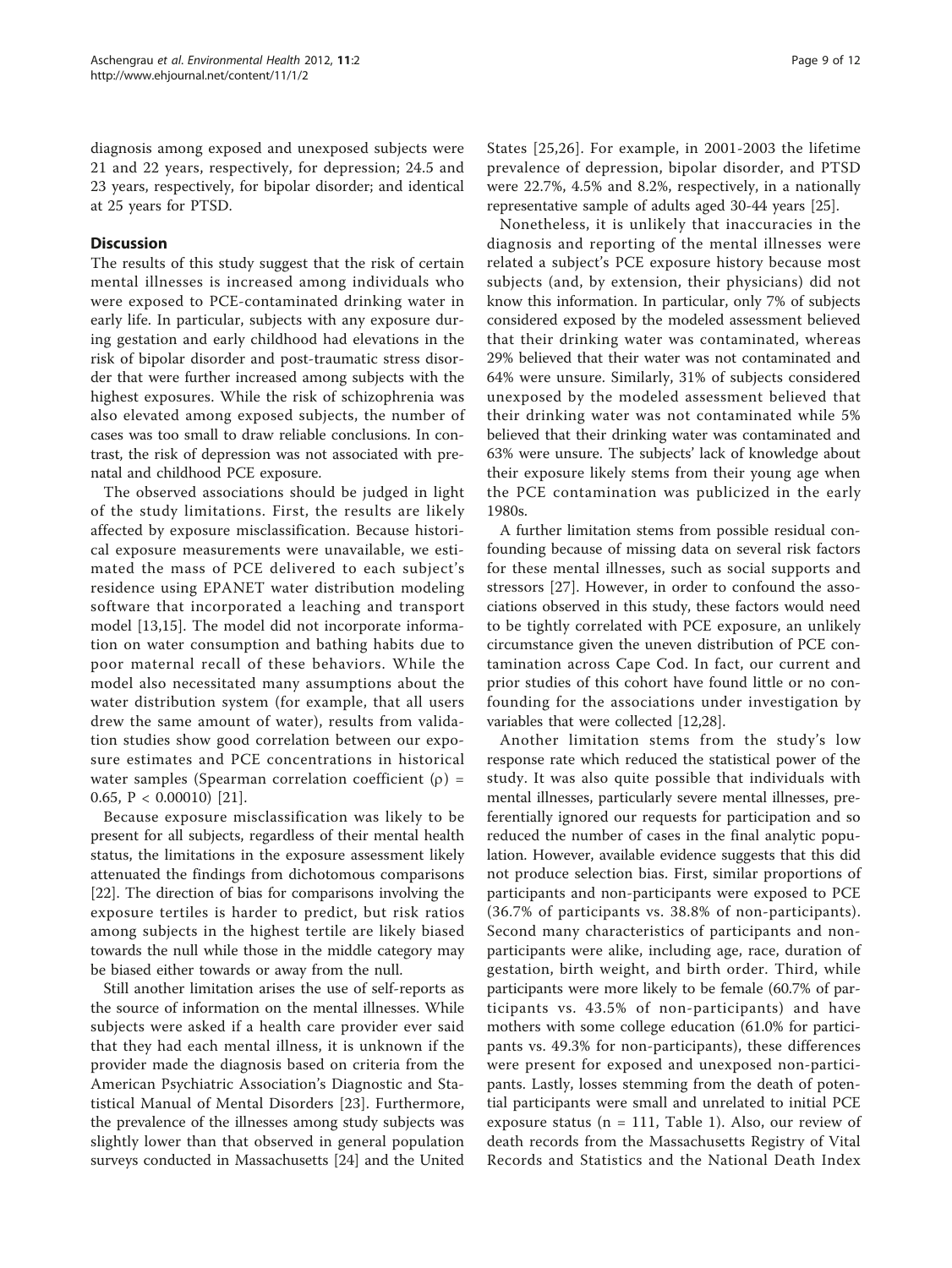found only one notation of a mental illness (acute psychosis induced by LSD) as a contributing cause of death.

PCE's potential to cause neurotoxic effects has been established through numerous animal and human studies [[3](#page-10-0)]. Because PCE is a relatively small fat-soluble molecule, it easily crosses the blood brain barrier and has a high affinity for the lipophilic tissues of the central nervous system. While the mechanism by which PCE might cause neurotoxic effects is currently unknown [\[3](#page-10-0)], there is evidence to support mechanisms involving the peroxidation of cell membrane lipids [\[29](#page-10-0)], alterations in the fatty acid profile of the brain [\[30](#page-10-0)], and loss of myelin [[31\]](#page-10-0), and interactions with neuronal receptors [[32\]](#page-10-0).

High levels of prolonged occupational exposure to PCE and other solvents have been associated with chronic solvent induced encephalopathy [\[33\]](#page-10-0) and, in some cases, schizophrenia among adults [[34-36\]](#page-10-0). Solvent levels above the accepted threshold have also been associated with increases in anger and confusion among child workers aged 10-17 years [[37](#page-11-0)]. Lower levels of occupational exposure have been also associated with increases in anxiety and depression among adults [[4-8](#page-10-0)]. Because most of these occupational studies used employment information (such as job title and work practices) rather than industrial hygiene measurements to characterize individual exposure levels, it is difficult to compare directly the exposure levels in our population with those experienced by these worker groups. However, workplace settings typically result in higher exposure levels than environmental ones.

One community-based study of trichloroethylene (TCE)-contaminated drinking water also found higher levels of depression/dejection, confusion/bewilderment, and tension/anxiety among highly exposed adults; however, the effect was mainly attributable to exposed subjects who also consumed alcoholic beverages [[10\]](#page-10-0). Highly exposed subjects in this study received drinking water with estimated TCE levels that were greater than 15 ppb (the uppermost value was not stated). In comparison, PCE levels in the drinking water supplies of our study population ranged from 1.5 to 7,750 ppb.

To the best of our knowledge, only one prior study has examined the impact of early life exposure to solvents on subsequent mental health. This study assessed the risk of schizophrenia among Israeli children whose parents worked in dry cleaning occupations by linking information on parental occupations from birth records with information on mental illness from a national psychiatric registry [[11](#page-10-0)]. Four cases of schizophrenia were observed among 144 offspring with at least one parent working in dry cleaning (prevalence = 2.8%) for a crude relative risk of 3.4 (95% CI: 1.3-9.2). Adjustment for confounding factors did not appreciably alter these results.

In summary, the results of this study suggest that the risks of certain mental illnesses, particularly bipolar disorder, post-traumatic stress disorder, and schizophrenia are increased among adults exposed to PCE during gestation and early childhood. Independent investigations of similarly exposed populations are needed to corroborate these findings. Because PCE remains a commercially ubiquitous solvent and common contaminant of drinking water supplies [\[38,39\]](#page-11-0), it is important to determine its impact on the health of vulnerable populations.

# Conclusions

While many studies of adults with acute and chronic solvent exposure have shown increased risks of anxiety and depressive disorders, there is little information on the impact of prenatal and early childhood exposure on the subsequent occurrence of mental illness. This retrospective cohort study examined whether early life exposure to tetrachloroethylene (PCE)-contaminated drinking water influenced the occurrence of depression, bipolar disorder, post-traumatic stress disorder, and schizophrenia among adults from Cape Cod, Massachusetts.

No meaningful increases in risk ratios for depression were observed among subjects with prenatal and early childhood exposure. However, subjects with any prenatal and early childhood exposure had elevated risks of bipolar disorder and post-traumatic stress disorder that increased further among subjects with the highest exposures. Thus, these results provide evidence against an impact of early life exposure to PCE on the risk of depression and evidence for an impact of early life exposure on the risk of bipolar disorder and post-traumatic stress disorder. The number of schizophrenia cases was too small to draw reliable conclusions. These findings should be confirmed in independent investigations of similarly exposed populations.

#### Abbreviations

CI: Confidence Interval; DEP: Department of Environmental Protection; GEE: Generalized estimating equation; IRB: Institutional Review Board; PCE: Tetrachloroethylene; RR: Risk Ratio; VL/AC: Vinyl-lined asbestos-cement.

#### Acknowledgements

The authors would like to acknowledge the study participants who took the time to share their experiences and the assistance of the local water companies and the Massachusetts Department of Environmental Protection. This work was supported by the National Institute of Environmental Health Sciences Superfund Research Program 5P42ES00738. MER was supported, in part, by a training grant from the National Institute of Child Health and Human Development, NIH.

#### Author details

<sup>1</sup>Department of Epidemiology, Boston University School of Public Health Talbot 3E, 715 Albany Street, Boston, MA 02118, USA. <sup>2</sup>Department of Biostatistics, Boston University School of Public Health, Crosstown, 715 Albany Street, Boston, MA 02118, USA. <sup>3</sup>Department of Epidemiology,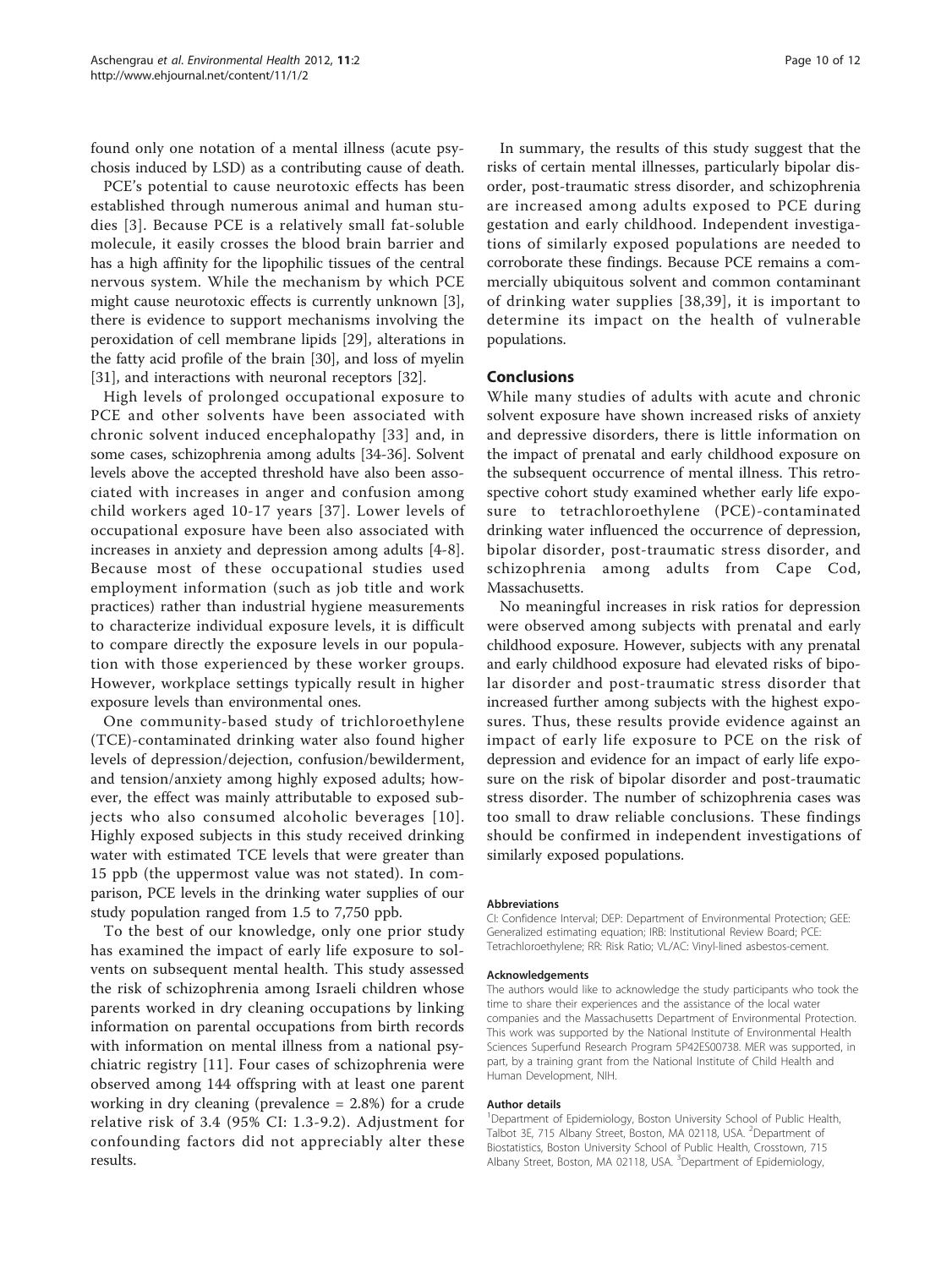<span id="page-10-0"></span>University of Washington, Box 357236, Seattle WA, 98195, USA. <sup>4</sup>Department of Environmental Health, Boston University School of Public Health, Talbot 4W, 715 Albany Street, Boston, MA 02118, USA. <sup>5</sup>Data Coordinating Center, Boston University School of Public Health, Crosstown, 715 Albany Street, Boston MA 02118, USA. <sup>6</sup>Department of Neurology, Boston University School of Medicine, 72 East Concord Street, Boston MA 02118, USA.

#### Authors' contributions

AA conceived the study and its design, coordinated data collection and analysis, and drafted the initial manuscript. JW, PAJ, TW, and W provided technical input to data collection, exposure assessment, data analysis, and manuscript preparation. MER and LG conducted the data collection, geocoding, and exposure assessments. MRW and BRM participated in the data collection and conducted the data analyses. DO and RFW provided technical input to the study design, data collection, and manuscript preparation. All authors read and approved the final manuscript.

#### Competing interests

Dr. David Ozonoff is Co-editor-in-Chief of Environmental Health. He has recused himself from all decisions involving the acceptance and publication of this manuscript. At the request of the Commonwealth of Massachusetts, in 1980 Dr. Ozonoff was a witness in bankruptcy court in a suit against the Johns-Manville Corporation, manufacturers of the ACVL water mains. He has also, on occasion, testified in personal injury and property damage cases involving exposure to tetrachloroethylene and trichloroethylene. Three years ago, Dr. Aschengrau served as a consultant in a personal injury case involving chlorinated solvent contamination. None of the parties in any litigation supported, reviewed or had knowledge of this paper. None of the other authors of this study have any competing interests.

#### Received: 21 September 2011 Accepted: 20 January 2012 Published: 20 January 2012

#### References

- 1. Larson CD, Love T, Reynolds G: Tetrachloroethylene leached from lined asbestos-cement pipe into drinking water. JAWWA 1983, 75:184-190.
- 2. Commonwealth of Massachusetts, Department of Environmental Quality Engineering: Status report on tetrachloroethylene contamination of public drinking water supplies caused by vinyl-lined asbestos cement pipe. 1982, 1-26.
- 3. U.S. EPA: IRIS Toxicological review of tetrachloroethylene (perchloroethylene) (external review draft). U.S. Environmental Protection Agency, Washington, DC, EPA/635/R-08/011A; 2008.
- 4. White RF, Proctor SP, Echeverria D, Schweikert J, Feldman RG: [Neurobehavioral effects of acute and chronic mixed-solvent exposure in](http://www.ncbi.nlm.nih.gov/pubmed/8585519?dopt=Abstract) [the screen printing industry.](http://www.ncbi.nlm.nih.gov/pubmed/8585519?dopt=Abstract) Am J Ind Med 1995, 28:221-231.
- 5. Daniell WE, Claypoole KH, Checkoway H, Smith-Weller T, Dager SR, Townes BD, Rosenstock L: [Neuropsychological function in retired workers](http://www.ncbi.nlm.nih.gov/pubmed/10448313?dopt=Abstract) [with previous long-term occupational exposure to solvents.](http://www.ncbi.nlm.nih.gov/pubmed/10448313?dopt=Abstract) Occup Environ Med 1999, 56:93-105.
- 6. Morrow LA, Ryan CM, Hodgson MJ, Robin N: [Alterations in cognitive and](http://www.ncbi.nlm.nih.gov/pubmed/2348261?dopt=Abstract) [psychological functioning after organic solvent exposure.](http://www.ncbi.nlm.nih.gov/pubmed/2348261?dopt=Abstract) J Occup Med 1990, 32:444-450.
- Morrow LA, Gibson C, Bagovich GR, Stein L, Condray R, Scott A: [Increased](http://www.ncbi.nlm.nih.gov/pubmed/11138992?dopt=Abstract) [incidence of anxiety and depressive disorders in persons with organic](http://www.ncbi.nlm.nih.gov/pubmed/11138992?dopt=Abstract) [solvent exposure.](http://www.ncbi.nlm.nih.gov/pubmed/11138992?dopt=Abstract) Psychosom Med 2000, 62:746-750.
- 8. Condray R, Morrow LA, Steinahuer SR, Hodgson M, Kelley M: [Mood and](http://www.ncbi.nlm.nih.gov/pubmed/11166090?dopt=Abstract) [behavioral symptoms in individuals with chronic solvent exposure.](http://www.ncbi.nlm.nih.gov/pubmed/11166090?dopt=Abstract) Psychiatry Res 2000, 97:191-206.
- 9. Bowler RM, Lezak M, Booty A, Hartney C, Mergler D, Levin J, Zisman F: [Neuropsychological dysfunction, mood disturbance, and emotional](http://www.ncbi.nlm.nih.gov/pubmed/11515244?dopt=Abstract) [status of munitions workers.](http://www.ncbi.nlm.nih.gov/pubmed/11515244?dopt=Abstract) Appl Neuropsychol 2001, 8:74-90.
- 10. Reif JS, Burch JB, Nuckols JR, Metzger L, Anger WK: Neurobehavioral effects of exposure to trichloroethylene through a municipal water supply. Environ Res 2003, 9:248-258.
- 11. Perrin MC, Opler MG, Harlap S, Harkavy-Friedman J, Kleinhaus K, Nahon D, Fennig S, Susser E, Malaspina D: [Tetrachloroethylene exposure and risk of](http://www.ncbi.nlm.nih.gov/pubmed/17113267?dopt=Abstract) [schizophrenia: offspring of dry cleaners in a population birth cohort,](http://www.ncbi.nlm.nih.gov/pubmed/17113267?dopt=Abstract) [preliminary findings.](http://www.ncbi.nlm.nih.gov/pubmed/17113267?dopt=Abstract) Schizophr Res 2007, 90:251-254.
- 12. Aschengrau A, Weinberg J, Rogers S, Gallagher L, Winter M, Vieira V, Webster T, Ozonoff D: [Prenatal exposure to tetrachloroethylene-](http://www.ncbi.nlm.nih.gov/pubmed/18560539?dopt=Abstract)

[contaminated drinking water and the risk of adverse birth outcomes.](http://www.ncbi.nlm.nih.gov/pubmed/18560539?dopt=Abstract) Environ Health Perspect 2008, 116:814-820.

- 13. Webler T, Brown HS: [Exposure to tetrachloroethylene via contaminated](http://www.ncbi.nlm.nih.gov/pubmed/8215592?dopt=Abstract) [drinking water pipes in Massachusetts: a predictive model.](http://www.ncbi.nlm.nih.gov/pubmed/8215592?dopt=Abstract) Arch Environ Health 1993, 48:293-297.
- 14. Aschengrau A, Rogers S, Ozonoff D: [Perchloroethylene-contaminated](http://www.ncbi.nlm.nih.gov/pubmed/12573900?dopt=Abstract) [drinking water and the risk of breast cancer: additional results from](http://www.ncbi.nlm.nih.gov/pubmed/12573900?dopt=Abstract) [Cape Cod, Massachusetts.](http://www.ncbi.nlm.nih.gov/pubmed/12573900?dopt=Abstract) Environ Health Perspect 2003, 111:167-173.
- 15. Rossman LA: EPANET users manual. Cincinnati, OH: U.S. Environmental Protection Agency, Risk Reduction Engineering Laboratory; 1994.
- 16. Aral MM, Maslia ML, Ulirsch GV, Reyes JJ: Estimating [exposure to volatile](http://www.ncbi.nlm.nih.gov/pubmed/8757410?dopt=Abstract) [organic compounds from municipal water-supply systems: use of a](http://www.ncbi.nlm.nih.gov/pubmed/8757410?dopt=Abstract) [better computational model.](http://www.ncbi.nlm.nih.gov/pubmed/8757410?dopt=Abstract) Arch Environ Health 1996, 51:300-309.
- 17. Gallagher MD, Nuckols JR, Stallones L, Savitz DA: Exposure to trihalomethanes and adverse pregnancy outcomes. Epidemiol 1998, 9:484-489.
- 18. Maslia ML, Sautner JB, Aral MM, Reyes JJ, Abraham JE, Williams RC: Using water-distribution system modeling to assist epidemiologic investigations. J Water Res Plan Mgmt 2000, 126:180-198.
- 19. Liang KY, Zeger SL: Longitudinal data analysis using generalized linear models. Biometrika 1986, 73:13-22.
- 20. Zeger SL, Liang KY: [Longitudinal data analysis for discrete and](http://www.ncbi.nlm.nih.gov/pubmed/3719049?dopt=Abstract) [continuous outcomes.](http://www.ncbi.nlm.nih.gov/pubmed/3719049?dopt=Abstract) Biometrics 1986, 42:121-130.
- 21. Gallagher LG, Vieira VM, Ozonoff D, Webster TF, Aschengrau A: [Risk of](http://www.ncbi.nlm.nih.gov/pubmed/21600013?dopt=Abstract) [breast cancer following exposure to tetrachloroethylene-contaminated](http://www.ncbi.nlm.nih.gov/pubmed/21600013?dopt=Abstract) [drinking water in Cape Cod, Massachusetts: reanalysis using a modified](http://www.ncbi.nlm.nih.gov/pubmed/21600013?dopt=Abstract) [exposure assessment.](http://www.ncbi.nlm.nih.gov/pubmed/21600013?dopt=Abstract) Environ Health 2011, 10:47.
- 22. Rothman KJ, Greenland S, Lash TL: Modern epidemiology. Philadelphia: Wolters Kluwer, Lippincott Williams and Wilkins;, 3 2008, 139-143.
- 23. American Psychiatric Association: Diagnostic and statistical manual of psychiatric disorders, fourth edition, text revision. Washington DC, American Psychiatric Association; 2000.
- 24. Massachusetts Department of Public Health: Behavioral risk factor surveillance study.[\[http://www.mass.gov\]](http://www.mass.gov), accessed April 24, 2011.
- 25. Kessler RC, Berglund P, Demler O, Jin R, Merikangas KR, Walters EE: [Lifetime](http://www.ncbi.nlm.nih.gov/pubmed/15939837?dopt=Abstract) [prevalence and age-of-onset distributions of DSM-IV disorders in the](http://www.ncbi.nlm.nih.gov/pubmed/15939837?dopt=Abstract) [National Comorbidity Survey Replication.](http://www.ncbi.nlm.nih.gov/pubmed/15939837?dopt=Abstract) Arch Gen Psychiatry 2005, 62:593-602.
- 26. U.S. Department of Health and Human Services: Mental health: A report of the surgeon general. Rockville, MD: U.S. Departmentof Health and Human Services, Substance Abuse and Mental Health Services Adminstration, Center for Mental Health Services, National Institutes of Health, National Institute of Mental Health; 1999.
- 27. Dadock BJ, Kaplan HI, Sadock VA: Kaplan and Sadock's comprehensive textbook of psychiatry. Philadelphia: Lippincott, Williams, and Wilkins;, 8 20051.
- 28. Aschengrau A, Weinberg J, Gallagher L, Winter M, Vieira V, Webster T, Ozonoff D: [Prenatal exposure to tetrachloroethylene-contaminated](http://www.ncbi.nlm.nih.gov/pubmed/20613966?dopt=Abstract) [drinking water and the risk of pregnancy loss.](http://www.ncbi.nlm.nih.gov/pubmed/20613966?dopt=Abstract) Water Qual Expo Health 2009, 1:23-34.
- 29. Cojocel C, Beuter W, Muller W, Mayer D: Lipid peroxidation: a possible mechanism of trichloroethylene-induced nephrotoxicity. Toxicol 1989, 55:131-141.
- 30. Kyrklund T, Haglid K: [Brain lipid composition in guinea pigs after](http://www.ncbi.nlm.nih.gov/pubmed/1852720?dopt=Abstract) [intrauterine exposure to perchloroethylene.](http://www.ncbi.nlm.nih.gov/pubmed/1852720?dopt=Abstract) Pharmacol Toxicol 1991, 68:146-148.
- 31. Isaacson LG, Taylor DH: [Maternal exposure to 1,1,2-trichloroethylene](http://www.ncbi.nlm.nih.gov/pubmed/2743138?dopt=Abstract) affects [myelin in the hippocampal formation of the developing rat.](http://www.ncbi.nlm.nih.gov/pubmed/2743138?dopt=Abstract) Brain Res 1989, 488:403-407.
- 32. Bale AS, Barone S, Scott CS, Cooper GS: A review of potential neurotoxic mechanisms among three chlorinated organic solvents. Toxicol Appl Pharmacol 2011, doi:10.1016/j.taap.2011.05.008.
- 33. Mikkelsen S: [Epidemiological update on solvent neurotoxicity.](http://www.ncbi.nlm.nih.gov/pubmed/9311536?dopt=Abstract) Environ Res 1997, 73:101-112.
- 34. Daniels AM, Latcham RW: [Petrol sniffing and schizophrenia in a Pacific](http://www.ncbi.nlm.nih.gov/pubmed/6141442?dopt=Abstract) [Island paradise.](http://www.ncbi.nlm.nih.gov/pubmed/6141442?dopt=Abstract) Lancet 1984, 1:389.
- 35. Goldbloom D, Chouniard G: [Schizophreniform psychosis associated with](http://www.ncbi.nlm.nih.gov/pubmed/4019425?dopt=Abstract) [chronic industrial toluene exposure: case report.](http://www.ncbi.nlm.nih.gov/pubmed/4019425?dopt=Abstract) J Clin Psychiatry 1985, 46:350-351.
- 36. Stein Y, Finkelstein Y, Levy-Nativ O, Bonne O, Aschner M, Richter ED: Exposure and susceptibility: schirophrenia ina young man following